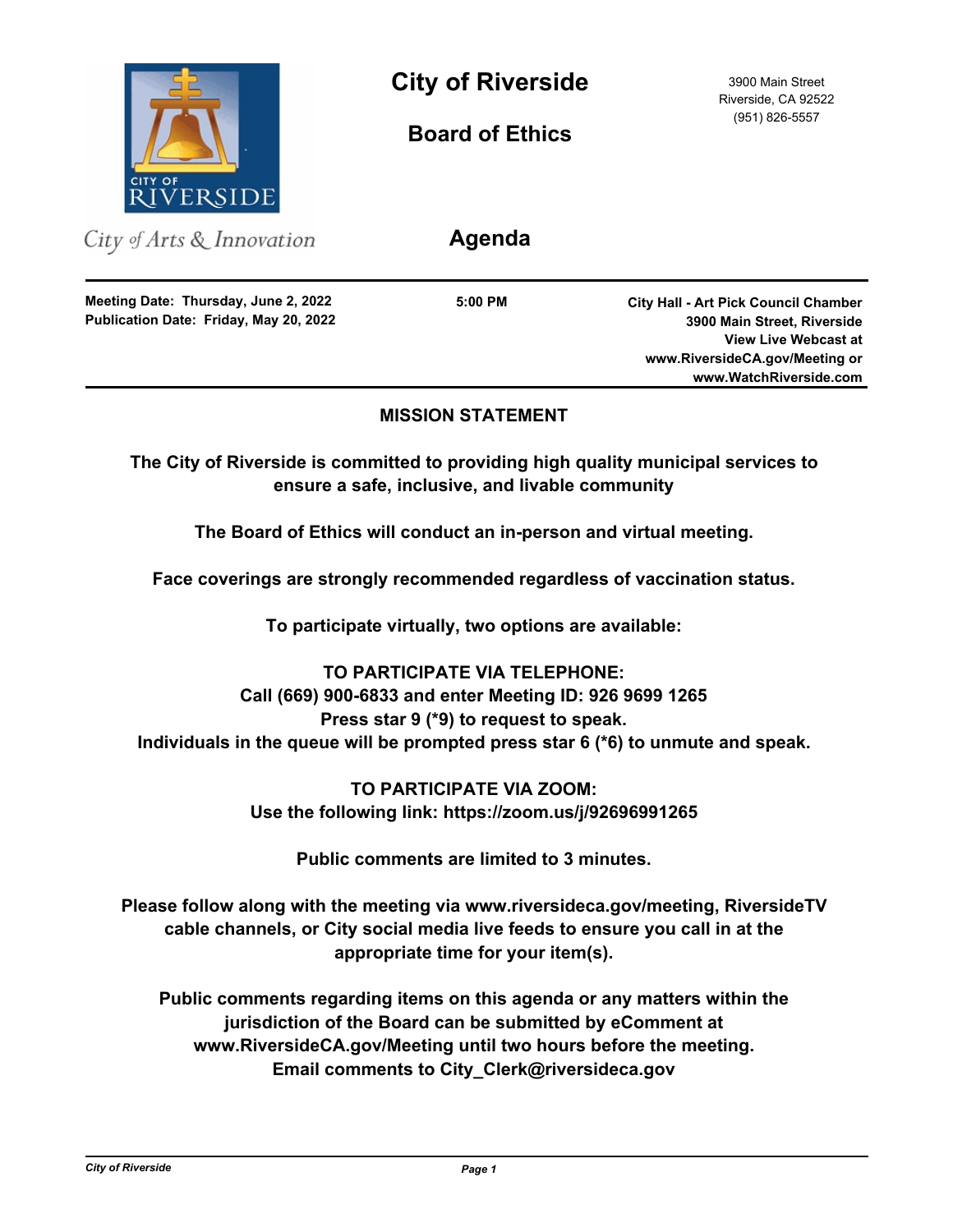**Pursuant to the City Council Meeting Rules adopted by Resolution No. 23618, members of all Boards and Commissions and the public are reminded that they must preserve order and decorum throughout the meeting. In that regard, members of all Boards and Commissions, as well as the public participants are advised that any delay or disruption in the proceedings or a refusal to obey the orders of the City Council, Boards and commissions, or their presiding officer constitutes a violation of these rules.**

**The City of Riverside is committed to fostering a respectful workplace that requires all employees and external stakeholders to embrace a culture of transparency and inclusivity. This includes acceptable behavior from everyone; a workplace that provides dignity, respect, and civility to our employees, customers, and the public they serve. City meetings should be a place where all members of our community feel safe and comfortable to participate. While there could be a high level of emotion associated with topics on this agenda, the City would like to set the expectation that all members of the public use language appropriate to a collaborative, professional, and respectful public environment.**

**The City is resolute in its commitment to eliminate any form of harassment, discrimination, or retaliation in the workplace. The City maintains a zero-tolerance policy for harassment, discrimination, and retaliation in compliance with new harassment and discrimination laws.**

**\* \* \* \* \* \* \***

LISTENING ASSISTIVE DEVICES are available for the hearing impaired. The City of *Riverside wishes to make all of its public meetings accessible to the public. Upon request, this agenda will be made available in appropriate alternative formats to persons with disabilities, as required by 42 U.S.C. §12132 of the Americans with Disabilities Act of 1990. Any person with a disability who requires a modification or accommodation in order to participate in a meeting should direct such request to the City's ADA Coordinator at 951-826-5427 at least 72 hours before the meeting, if possible. TTY users call 7-1-1 for telecommunications relay services (TRS).*

*Agenda related writings or documents provided to the Board are available at www.RiversideCa.gov/Meeting, and in the binder located near the entrance of the Art Pick Council Chamber during the meeting.*

*PLEASE NOTE--The numerical order of items on this agenda is for convenience of reference. Items may be taken out of order upon request of the Board.*

## **5 P.M.**

## CHAIR CALLS MEETING TO ORDER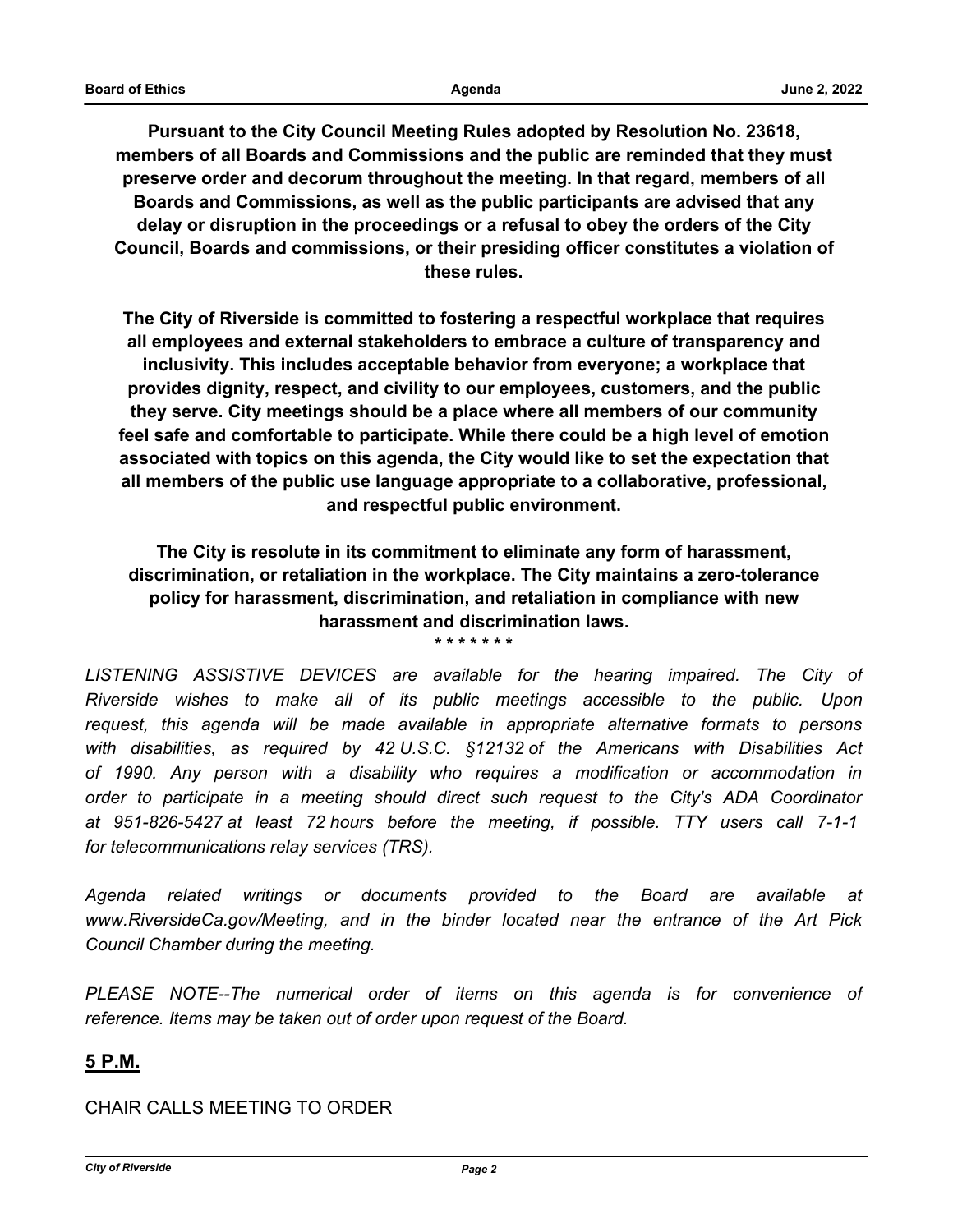### PLEDGE OF ALLEGIANCE TO THE FLAG

#### PUBLIC COMMENT

*Audience participation is encouraged. Public comments are limited to 3 minutes.*

1 To comment on any matters within the jurisdiction of the Committee, you are invited to participate in person or call at (669) 900-6833 and enter Meeting ID: 926 9699 1265. Press \*9 to be placed in the queue to speak. Individuals in the queue will be prompted to unmute by pressing \*6 when you are ready to speak.

To participate via ZOOM, use the following link: https://zoom.us/j/92696991265, select the "raise hand" function to request to speak. An on-screen message will prompt you to "unmute" and speak.

#### CONSENT CALENDAR

All matters listed under the CONSENT CALENDAR are considered routine by the Board *of Ethics and may be enacted by one motion in the form listed below. There will be no separate discussion of these items unless, before the Board of Ethics votes on the motion to adopt, Members of the Board of Ethics or staff, request specific items be removed from the Consent Calendar for separate action. Removed consent items will be discussed immediately after adoption of the balance of the Consent Calendar.*

2 Minutes of May 5, 2022

*Attachments:* [Minutes](http://riversideca.legistar.com/gateway.aspx?M=F&ID=c11697d6-3f71-43b7-8ce9-2816b328bfb4.docx)

#### PRESENTATION

3 Code of Ethics and Conduct Complaint Hearing Procedures training

Susan Wilson, Assistant City Attorney

*Attachments:* [Presentation](http://riversideca.legistar.com/gateway.aspx?M=F&ID=2e7be9bd-9ae0-4ed6-8d63-d7a27e9edac7.pdf)

### DISCUSSION CALENDAR

*Audience participation is encouraged. Public comments are limited to 3 minutes. Via phone: Press \*9 to be placed in the queue to speak when the discussion item is called. Via Zoom: Select the "raise hand" function to request to speak. An on-screen message will prompt you to "unmute" and speak.*

4 Ad hoc committee review and progress regarding items for annual review of Code of Ethics and Conduct and determining who and when actions can be taken to retain outside counsel in lieu of City Attorney to advise hearing panels